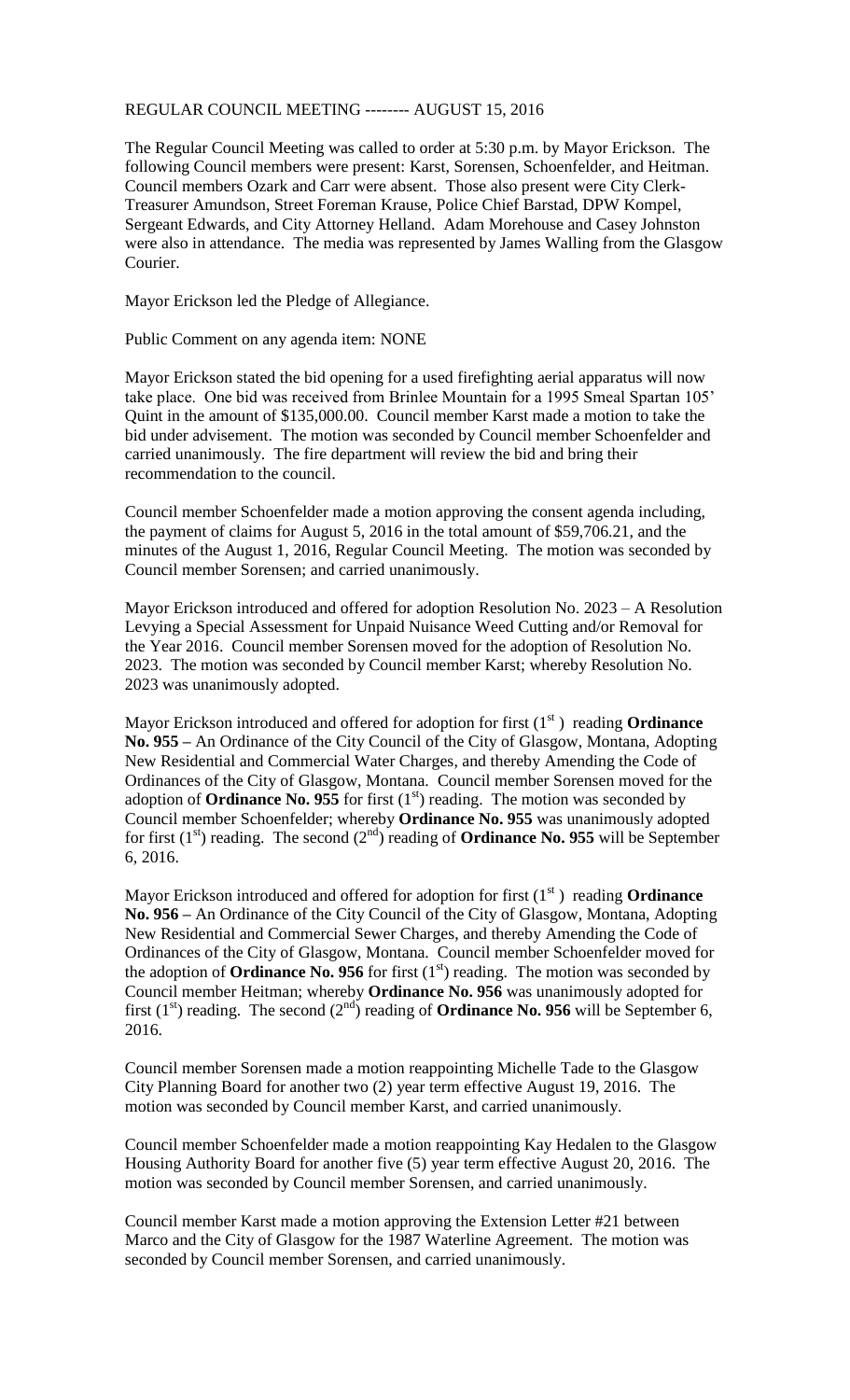Council member Sorensen made a motion approving Dorsey & Whitney to solicit Call for Bids for the remaining amount of interim financing needed for the upcoming water system project. The motion was seconded by Council member Schoenfelder, and carried unanimously.

Council member Karst made a motion approving the 2016-2017 fiscal year mills in the amount of 258.14 plus 25 carry over mills for a total of 283.14 mills. 272.14 mills will be allocated to the General Fund and 11 mills to the Fire Relief Fund. The motion was seconded by Council member Sorensen and carried unanimously.

## Old Business:

-Levee Safety Committee Report – Three (3) members from Daines office were here to tour the levee on August 10. Mayor Erickson stated that the city will need congressional support to be able to fund the changes that will need to be made regarding the levee.

- Update on GNDC noncompetitive grant –Currently there is no report.

-Renovations on the T-33 Airplane – No Report

-Valley Court Apartments Acquisition Update – City Clerk Amundson had a conference call will USDA RD on Friday August  $12<sup>th</sup>$  and they have received approval to transfer the loan balance at \$175,000.00. They need to submit the paperwork to the Office of General Counsel for their approval and closing instructions. Tentatively closing is set for October 1, 2016. Amundson also mentioned that all 12 units will receive rental assistance.

-TBID Bike Park Update – Kathy has submitted the grant and a representative from Tour Montana will be here on Thursday August 18, 2016 to see where the tentative bike park will be located.

Jarett Brant – Big Sky Auto Accessories – Water and De-Annexation Issues – Jarett was not in attendance.

Committee Reports: There were no committee reports for Personnel, Water, or Ordinance. DPW Kompel mentioned that shrubs have been trimmed around grave stones and 20 stones have been leveled. Police Chief Barstad mentioned that Kathy is looking for grants to help fund a new swimming pool.

## Department Head Reports:

City Clerk Amundson said that budget meetings will be held in September and the city office will be closed on August  $25<sup>th</sup>$  &  $26<sup>th</sup>$ , since the gym floor is being refinished.

City Attorney Helland mentioned that he will be meeting with Bob on Friday to discuss a few issues.

Police Chief Barstad mentioned he has been receiving applications for the open police officer position and is looking into a new travel car. Lachlan will be done for the summer this evening.

Street Foreman Krause said the bike racks downtown have been installed, the summer help has been clearing catch basins after the rain, and they are waiting on hot mix to fix more potholes.

DPW Kompel told the council that the Corps of Engineers from Omaha will be in Glasgow on August  $24<sup>th</sup>$  for a levee inspection. He is working with DEQ on the electronic reporting requirements for the sewer discharge that is required. He is also working his way through the feasibility study for the levee that was drafted by Interstate Engineering.